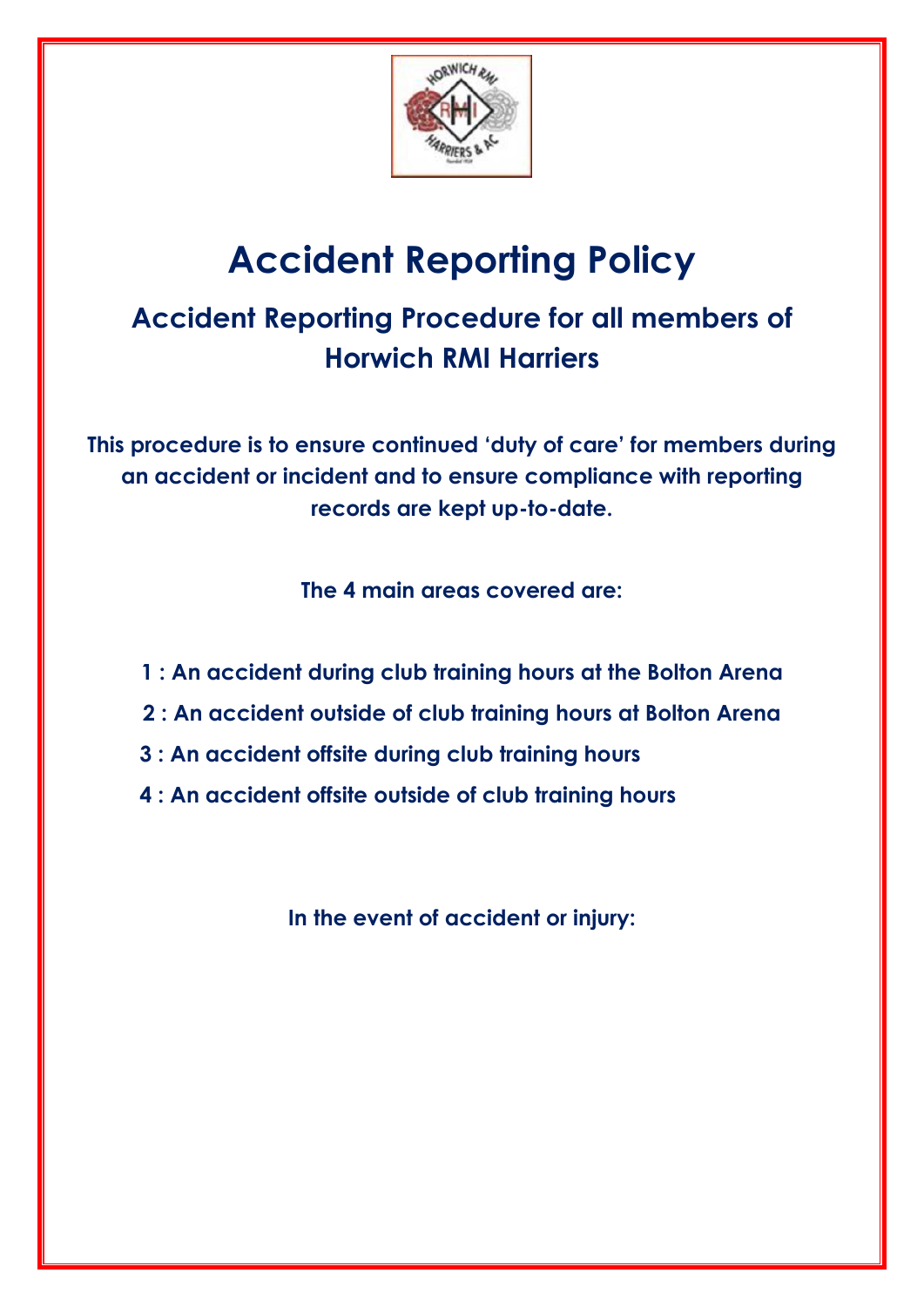

### **1. When at the Track or Sport Hall locations (Bolton Arena) during club dedicated training hours.**

On becoming aware of a serious injury

Contact the Duty Manager at the Bolton Arena via the reception desk

Bolton Arena have fully trained First Aid staff on duty at all times

They will in turn put out a PA announcement and radio call "First Aid to "indicated area" immediately"

If requested by the Duty Manger dial 999 to contact an ambulance giving the site address which is:

Bolton Arena, Arena Approach, Horwich, BL6 6LB

Bolton Arena will arrange one of their staff to meet the ambulance.

Bolton Arena staff will complete their appropriate paper work which covers the centre.

Note: The Horwich Harriers member who reported the incident will also be required to record the incident on a Club Accident Report Form available from the club website

If an ambulance is involved the member who reported the accident will also be required to fill in the UK Athletics Accident Report form online at :

https://www.uka.org.uk/governance/health-safety/online-accident-incident-report-form

If injury is caused by Equipment please record all details and nominate someone to photo the equipment and record any comments relevant to the incident.

Details also to go onto UK Athletics Accident / Incident report form before submitting.

For Minor Injury the club holds a First Aid kit in the Club House were minor treatment by a First Aider can be given this must be recorded on the Club Accident Report Form and parent / carer informed of the incident in person.

Note: A member of the Horwich Harriers First Aid team will check the contents of the First Aid Kit weekly and ensure that any replacement items (those used or out-of-date) are ordered immediately.

The Horwich Harriers First Aiders are clearly displayed in the club house